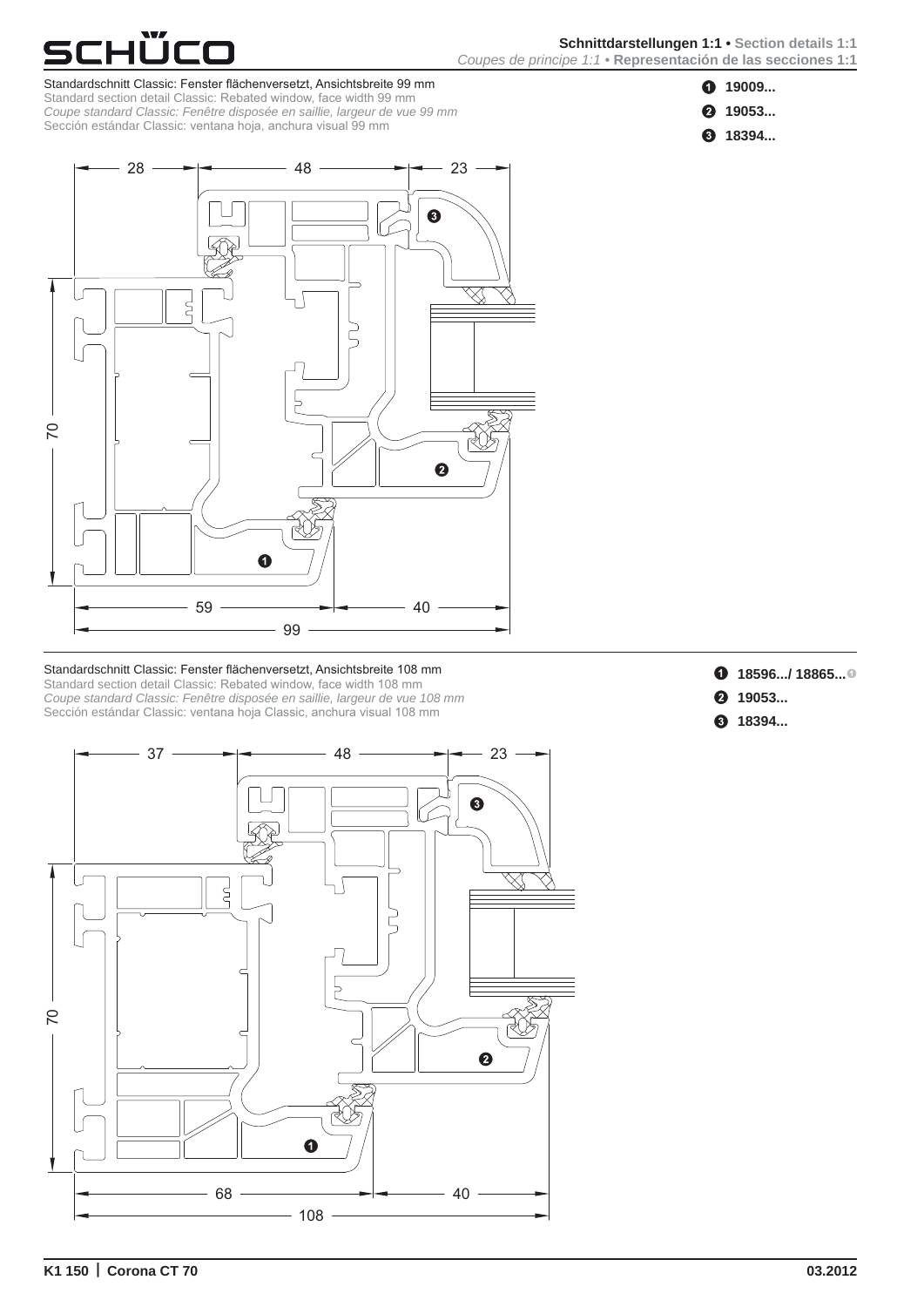



Standardschnitt Rondo: Fenster halbflächenversetzt, Ansichtsbreite 108 mm Standard section detail, Rondo: Semi-rebated window, face width 108 mm *Coupe standard Rondo: Fenêtre semi-disposée en saillie, largeur de vue 108 mm* Sección estándar Rondo: ventana hoja semienrasada, anchura visual 108 mm



### Standardschnitt Cava: Fenster halbflächenversetzt, Ansichtsbreite 110 mm Standard section detail, Cava: Semi-rebated window, face width 110 mm *Coupe standard Cava: Fenêtre semi-disposée en saillie, largeur de vue 110 mm* Sección estándar Cava: ventana hoja semienrasada, anchura visual 110 mm

- **18596.../ 18865...**<sup>0</sup>
- **2** 18504...
- **18394...**



0



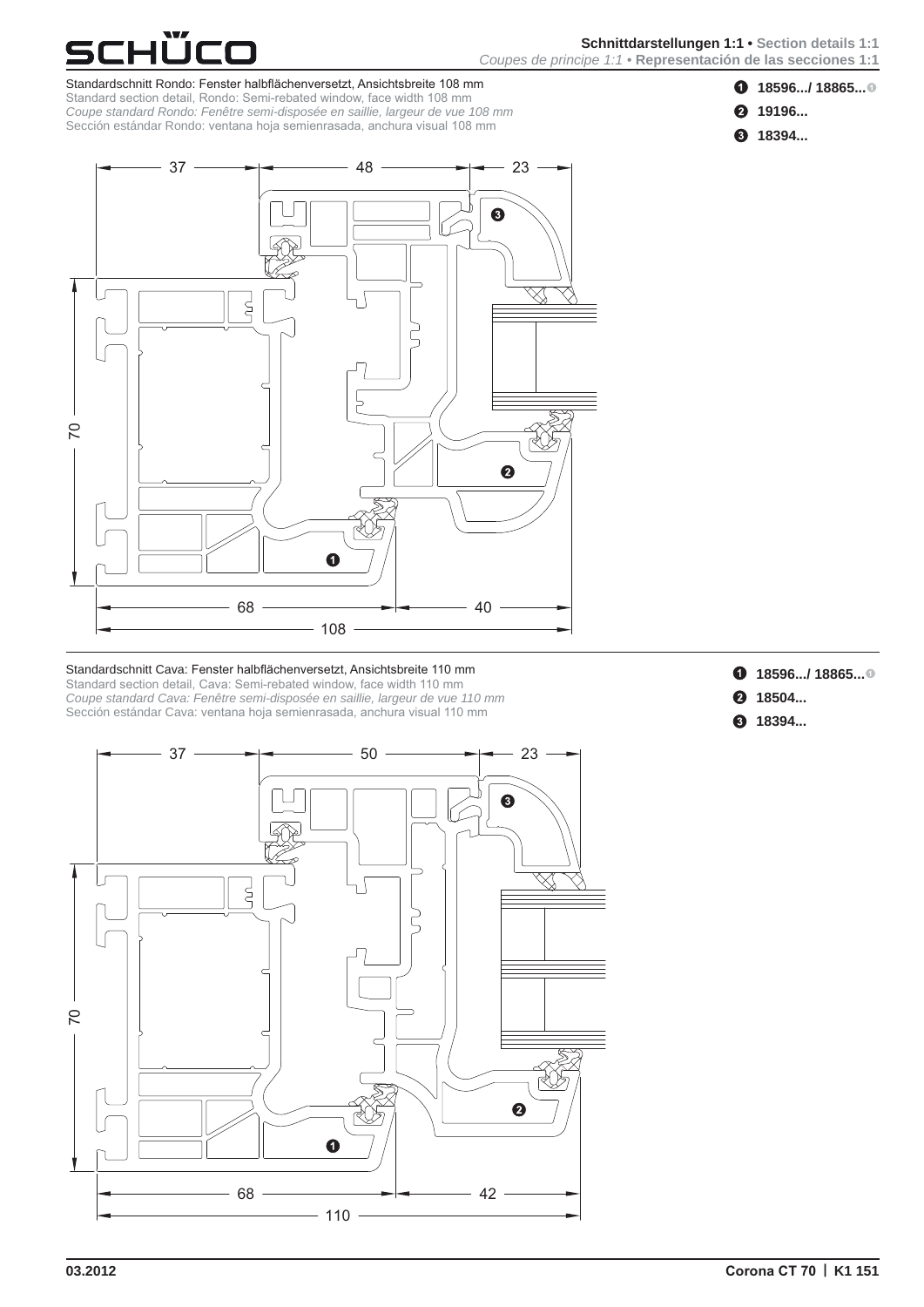70



- **18596.../ 18865...**
- **2** 18562.../ 18866...<sup>0</sup>



Standardschnitt Classic: Fenster flächenversetzt, Ansichtsbreite 120 mm Standard section detail Classic: Rebated window, face width 120 mm *Coupe standard Classic: Fenêtre disposée en saillie, largeur de vue 120 mm* Sección estándar Classic: ventana hoja Classic, anchura visual 120 mm

ιῢco



### Standardschnitt Rondo: Fenster halbflächenversetzt, Ansichtsbreite 120 mm Standard section detail, Rondo: Semi-rebated window, face width 120 mm *Coupe standard Rondo: Fenêtre semi-disposée en saillie, largeur de vue 120 mm* Sección estándar Rondo: ventana hoja semienrasada, anchura visual 120 mm

- **18596.../ 18865...**<sup>0</sup>
- **2** 18575.../ 18867...<sup>0</sup>
- **3** 18394...



 $37 \longrightarrow 60 \longrightarrow 23$ 

€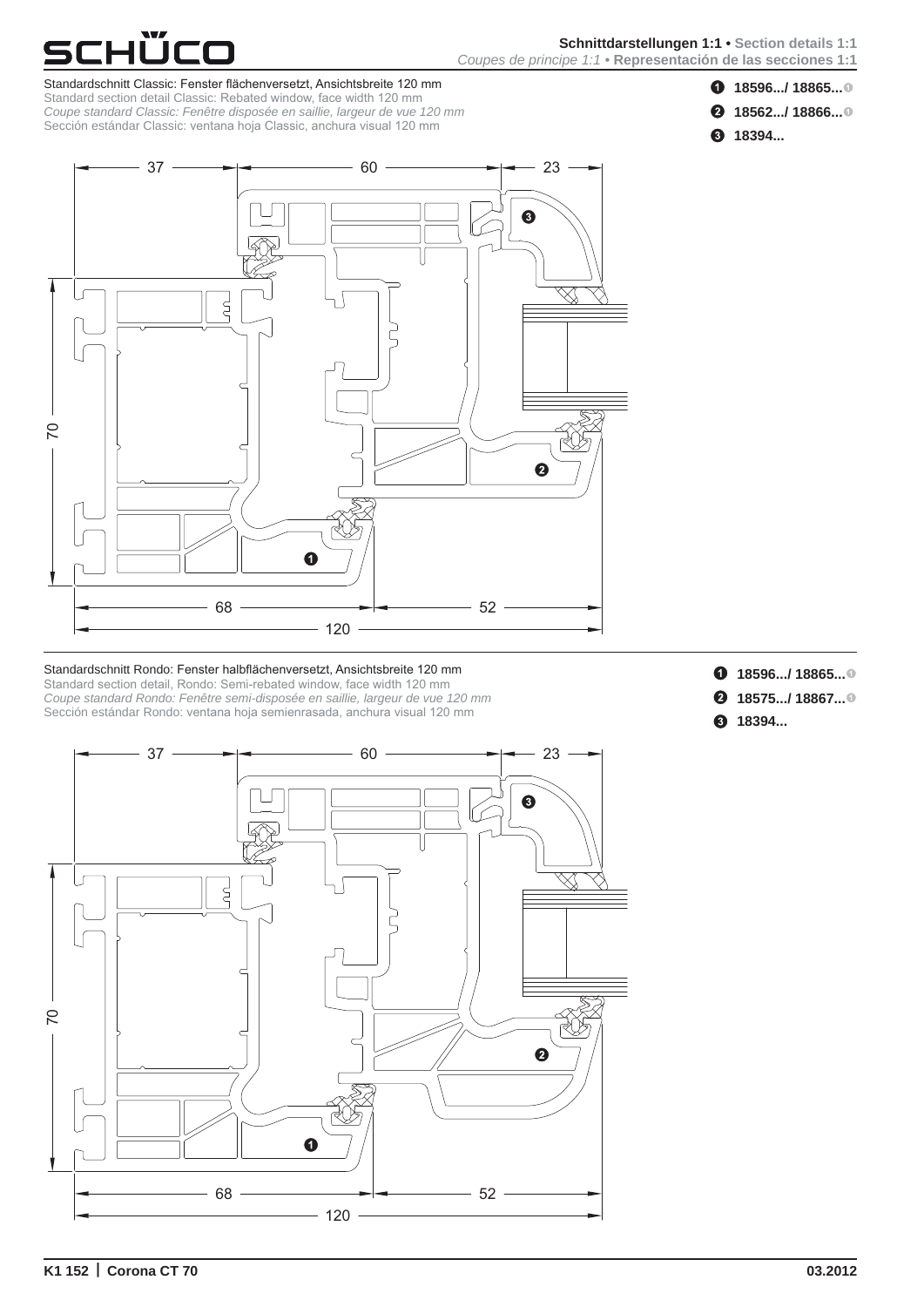# **Schnittdarstellungen 1:1• Section details 1:1** *Coupes de principe 1:1•* **Representación de las secciones 1:1**

# **18596.../ 18865...**

- **2** 18689.../ 18868...<sup>0</sup>
- **18394...**

Standardschnitt Cava: Fenster flächenversetzt, Ansichtsbreite 120 mm Standard section detail, Cava: Rebated window, face width 120 mm *Coupe standard Cava: Fenêtre disposée en saillie, largeur de vue 120 mm* Sección estándar Cava: ventana hoja, anchura visual 120 mm

<u> ŬCC</u>



### Standardschnitt Classic: Fenster flächenversetzt, Ansichtsbreite 130 mm Standard section detail Classic: Rebated window, face width 130 mm

47

*Coupe standard Classic: Fenêtre disposée en saillie, largeur de vue 130 mm* Sección estándar Classic: ventana hoja, anchura visual 130 mm

- **18852.../ 18864...**<sup>0</sup>
- **2** 18562.../ 18866...<sup>0</sup>
- **8** 18394...



 $60 \rightarrow 23$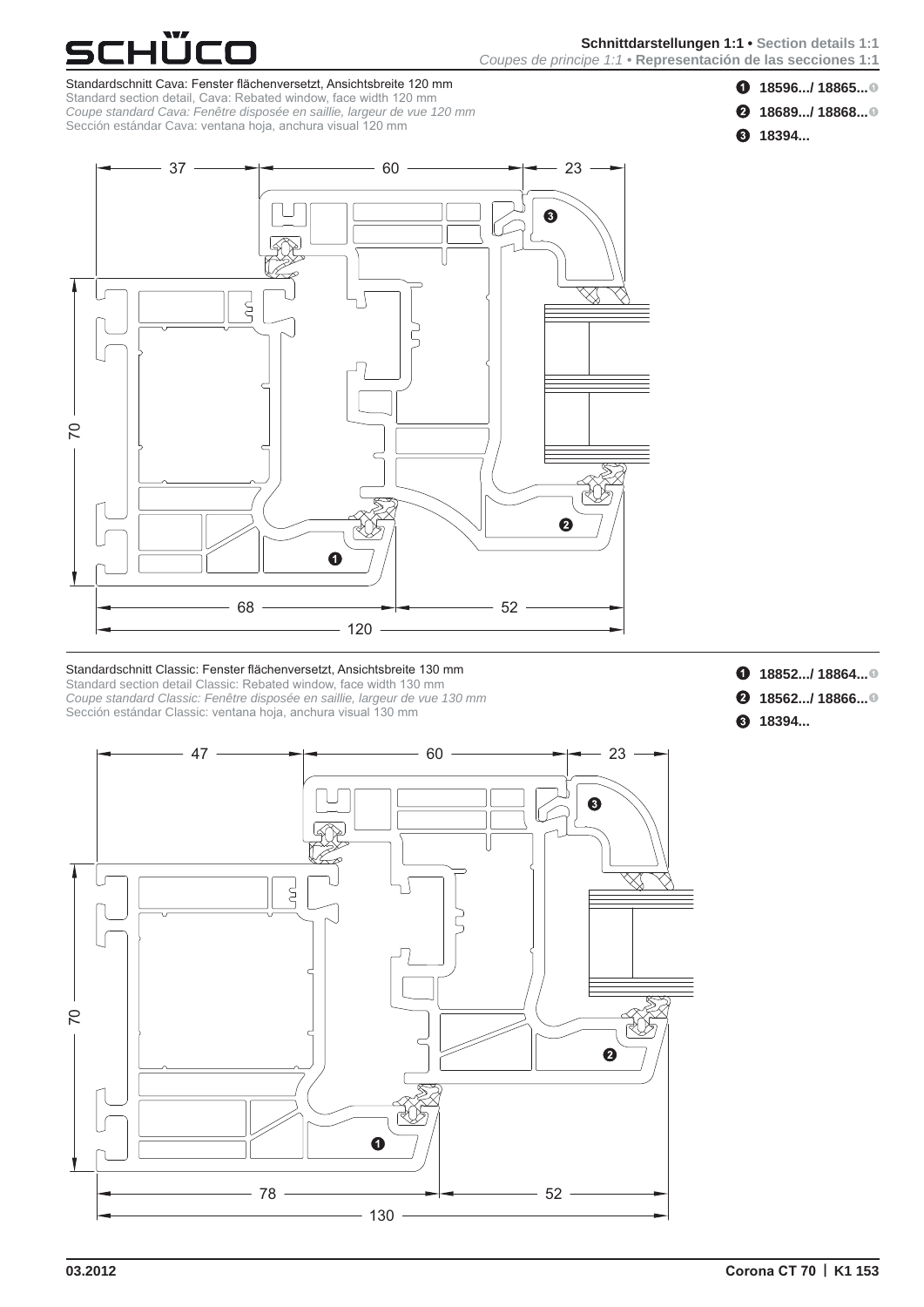